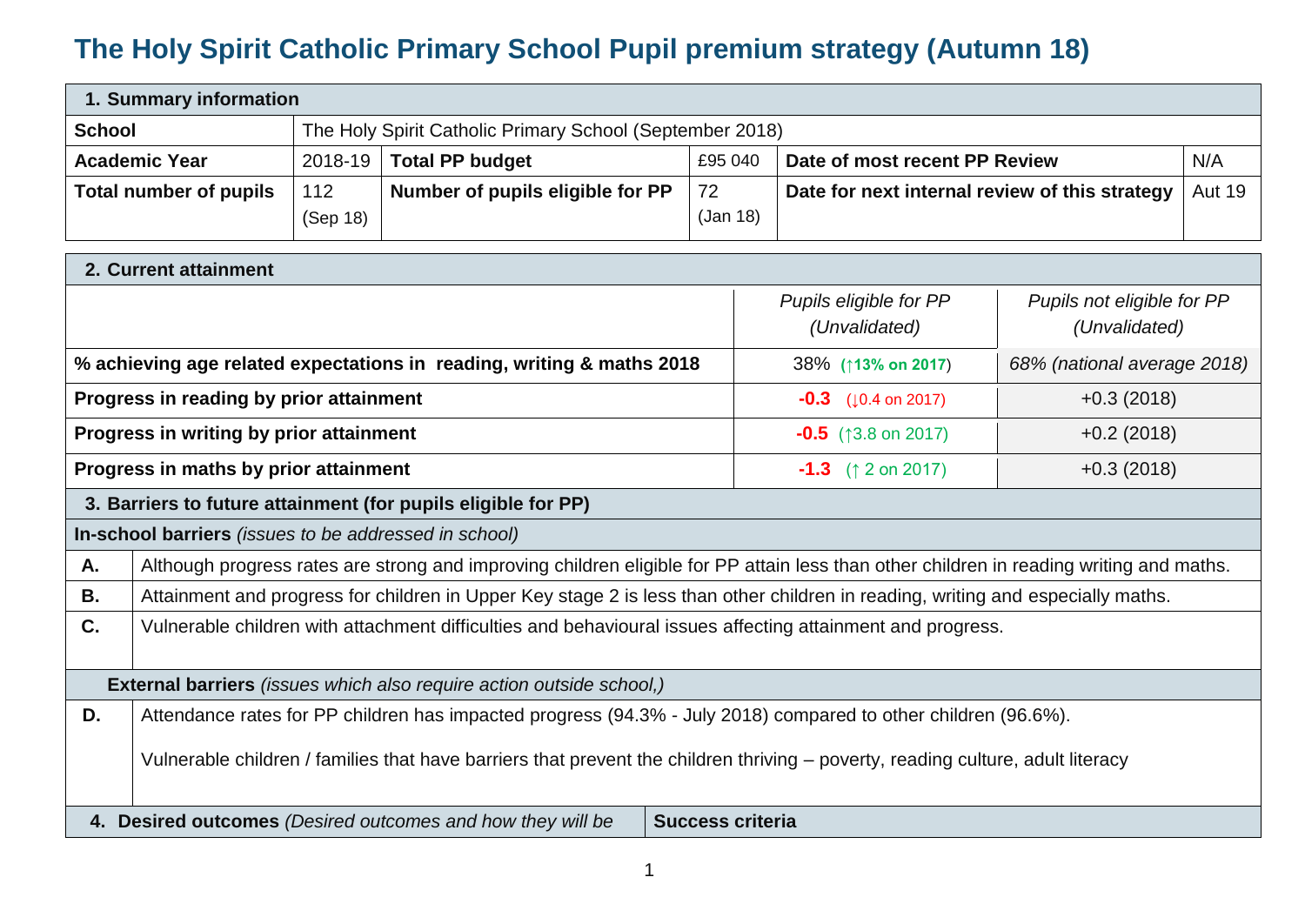| A.        | Improved rates of progress for PP children in reading,<br>writing and in particular maths, in KS2 results 2018                                                                                      | Attainment gap in 2019 to close and be at least in line with national<br>Progress rates for PP children to be consistent across subjects.<br>(discrepancy from reading and writing compared to maths 2017)<br>Measured in Y6 by teacher assessments and successful moderation<br>practices. Measured internally using NFER |
|-----------|-----------------------------------------------------------------------------------------------------------------------------------------------------------------------------------------------------|----------------------------------------------------------------------------------------------------------------------------------------------------------------------------------------------------------------------------------------------------------------------------------------------------------------------------|
| <b>B.</b> | Attainment of PP in current Year 5/6 class (2018-19) to rise<br>and be closer to Non DA                                                                                                             | Pupils eligible for PP in Year 5/6 make rapid progress by the end of the<br>year so that all pupils eligible for PP (not including SEND) meet age<br>related expectations. Measured by teacher assessments in reading,<br>writing and maths                                                                                |
| C.        | Development of a nurturing school that remove barriers to<br>learning and challenging low expectation with support and<br>seeks to motivate children and support parents to engage<br>with learning | Fewer behaviour incidents recorded in CPOMS children who are eligible<br>for PP<br>Parental and child questionnaires demonstrate improvement                                                                                                                                                                               |
| D.        | Increased rates of attendance for children eligible for PP                                                                                                                                          | Overall PP attendances improves and is in line with other children (96%)<br>target)                                                                                                                                                                                                                                        |

| 5. Planned expenditure                                                                                                                                                                                                       |                             |                                                                                 |                                                |                   |                                         |  |
|------------------------------------------------------------------------------------------------------------------------------------------------------------------------------------------------------------------------------|-----------------------------|---------------------------------------------------------------------------------|------------------------------------------------|-------------------|-----------------------------------------|--|
| Academic year                                                                                                                                                                                                                |                             | In the Academic Year 2018/19 The school has a £95, 040 pupil Premium allocation |                                                |                   |                                         |  |
| The three headings below enable schools to demonstrate how they are using the Pupil Premium to improve classroom pedagogy, provide<br>targeted support and support whole school strategies<br>i. Quality of teaching for all |                             |                                                                                 |                                                |                   |                                         |  |
| <b>Desired outcome</b>                                                                                                                                                                                                       | Chosen action /<br>approach | What is the evidence and<br>rationale for this choice?                          | How will you ensure it is<br>implemented well? | <b>Staff lead</b> | When will you review<br>implementation? |  |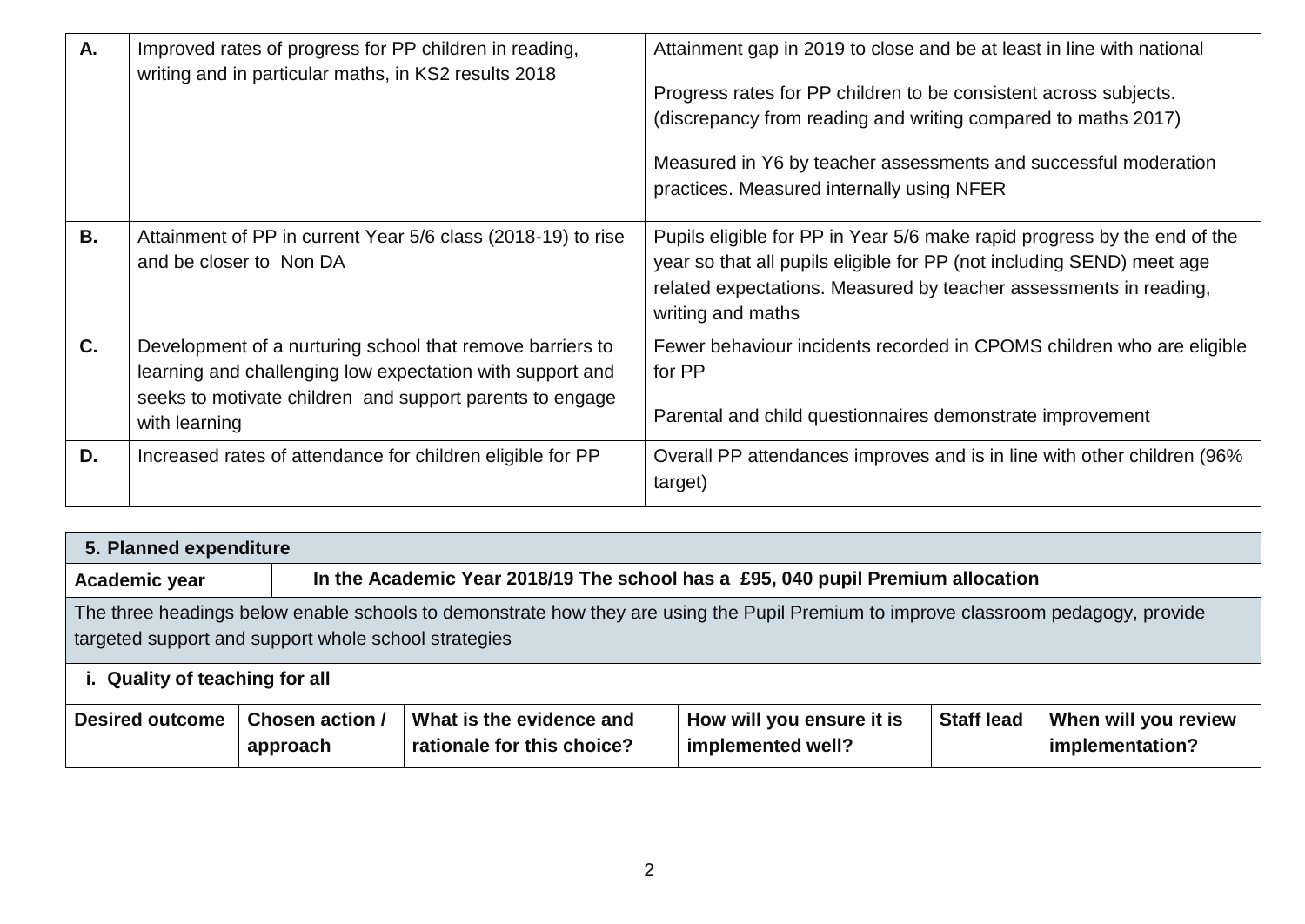| Improved rates of<br>progress for PP<br>children in<br>reading, writing<br>and in particular<br>maths, in KS2<br>results 2019         | Additional<br>teaching<br>assistant support<br>in KS1<br>Additional<br>teacher support -<br>KS <sub>2</sub>     | Individual cohorts will be<br>taught in EYFS. Year 1 and<br>Year 2 in the am. Teacher will<br>be timetabled in the PM across<br>KS2 to support DA children<br>Pre and post teaching activities<br>will be planned by the teacher<br>in conjunction with the class<br>teacher to enable precision<br>teaching for the DA pupils to<br>ensure they make maximum<br>progress, | Regular monitoring of<br>impact - updating of<br>progress meeting records<br>$(half termly)$ –<br>Disadvantaged group<br>identified and tracked by<br><b>SLT</b><br>Focussed and targeted book<br>scrutiny | LC, JMC | Half termly data<br>analysis,<br><b>Pupil Progress Meetings</b><br>and intervention<br>assessment.<br>Interventions and<br>individual<br>strategies to enhance<br>learning will be planned<br>in conjunction with the<br>SENCo.<br>Monitoring through<br>regular learning walks,<br>and book scrutiny. |
|---------------------------------------------------------------------------------------------------------------------------------------|-----------------------------------------------------------------------------------------------------------------|----------------------------------------------------------------------------------------------------------------------------------------------------------------------------------------------------------------------------------------------------------------------------------------------------------------------------------------------------------------------------|------------------------------------------------------------------------------------------------------------------------------------------------------------------------------------------------------------|---------|--------------------------------------------------------------------------------------------------------------------------------------------------------------------------------------------------------------------------------------------------------------------------------------------------------|
| Ensure that the<br>Gap is identified<br>and reduced in<br><b>EYFS and Year 1</b><br>and the gap and<br>reduce the gap<br>year on year | Small class sizes<br>in EYFS and KS1<br>to ensure<br>feedback is high<br>by more teacher<br>interaction<br>(EEF | If the gap is identified early and<br>reduced to National - then by<br>the time children reach KS2<br>the gap will be eliminated.                                                                                                                                                                                                                                          | Regular monitoring of<br>impact<br>- updating of progress<br>meeting<br>records (half termly)                                                                                                              | LC, JMC | Dec 2018 March 2019<br><b>July 2019</b>                                                                                                                                                                                                                                                                |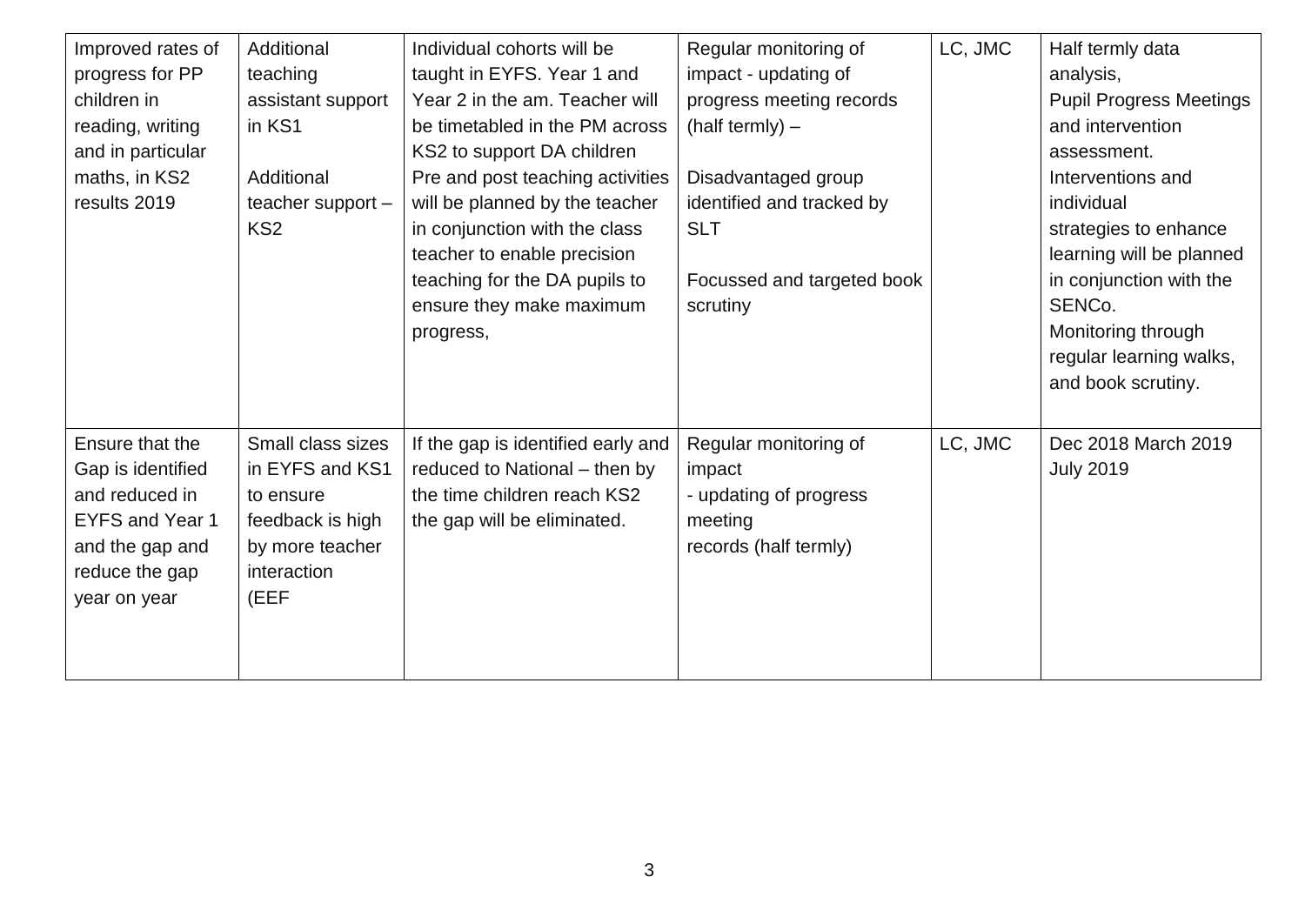| Attainment of PP<br>in current Year<br>4/5/6 class (2018-<br>19) to rise and be<br>closer to Non DA                                                                                                 | Additional<br>teacher support -<br>KS <sub>2</sub>                                                | To reduce and attempt to<br>eliminate the gap between<br>pupil premium children and<br>other children in upper Key<br>stage 2                                                                                                                  | A reduction in the<br>attainment gap of FSM and<br>non FSM pupils in year<br>4/5/6 from September 2018-<br>March 2019 in Reading,<br>Writing, and Maths                                                   | LC, JMC           | Dec 2018 March 2019<br><b>July 2019</b> |
|-----------------------------------------------------------------------------------------------------------------------------------------------------------------------------------------------------|---------------------------------------------------------------------------------------------------|------------------------------------------------------------------------------------------------------------------------------------------------------------------------------------------------------------------------------------------------|-----------------------------------------------------------------------------------------------------------------------------------------------------------------------------------------------------------|-------------------|-----------------------------------------|
| Improved<br>outcomes for all<br>children across the<br>curriculum                                                                                                                                   | Increased<br>enrichment<br>opportunities                                                          | Children's enthusiasm to learn<br>is heightened by enriching<br>experiences - following days<br>with poets and published<br>authors, they are inspired and<br>motivated to write                                                               | Monitoring and reporting on<br>impact of visitors to school<br>such as published authors<br>as well as school trips. Staff<br>to report on impact of trips<br>and progress to be seen in<br>English books | LC, JMC           | <b>July 2019</b>                        |
| ii. Targeted support                                                                                                                                                                                |                                                                                                   |                                                                                                                                                                                                                                                |                                                                                                                                                                                                           |                   | £57000                                  |
| <b>Desired outcome</b>                                                                                                                                                                              | Chosen action /<br>approach                                                                       | What is the evidence and<br>rationale for this choice?                                                                                                                                                                                         | How will you ensure it is<br>implemented well?                                                                                                                                                            | <b>Staff lead</b> | When will you review<br>implementation? |
| Development of a<br>children's<br>resilience that<br>remove barriers to<br>learning and<br>challenging low<br>expectation with<br>support and seeks   Go for Nurture<br>to motivate<br>children and | Training for TA to<br>become an ELSA<br>Training for TA to<br>be Nurture group<br>leader<br>award | Upskilling member of staff to<br>enable work to be completed<br>with children to build resilience.<br>Removal of barriers to learning<br>such as children with<br>attachment difficulties<br>Children in Year 1 ready for<br>Year <sub>2</sub> | Regular monitoring of<br>impact through Vulnerability<br>matrix<br><b>Completion of Nurture</b><br>Award                                                                                                  | LC, JMC           | <b>July 2019</b>                        |
| Total budgeted cost   £6040                                                                                                                                                                         |                                                                                                   |                                                                                                                                                                                                                                                |                                                                                                                                                                                                           |                   |                                         |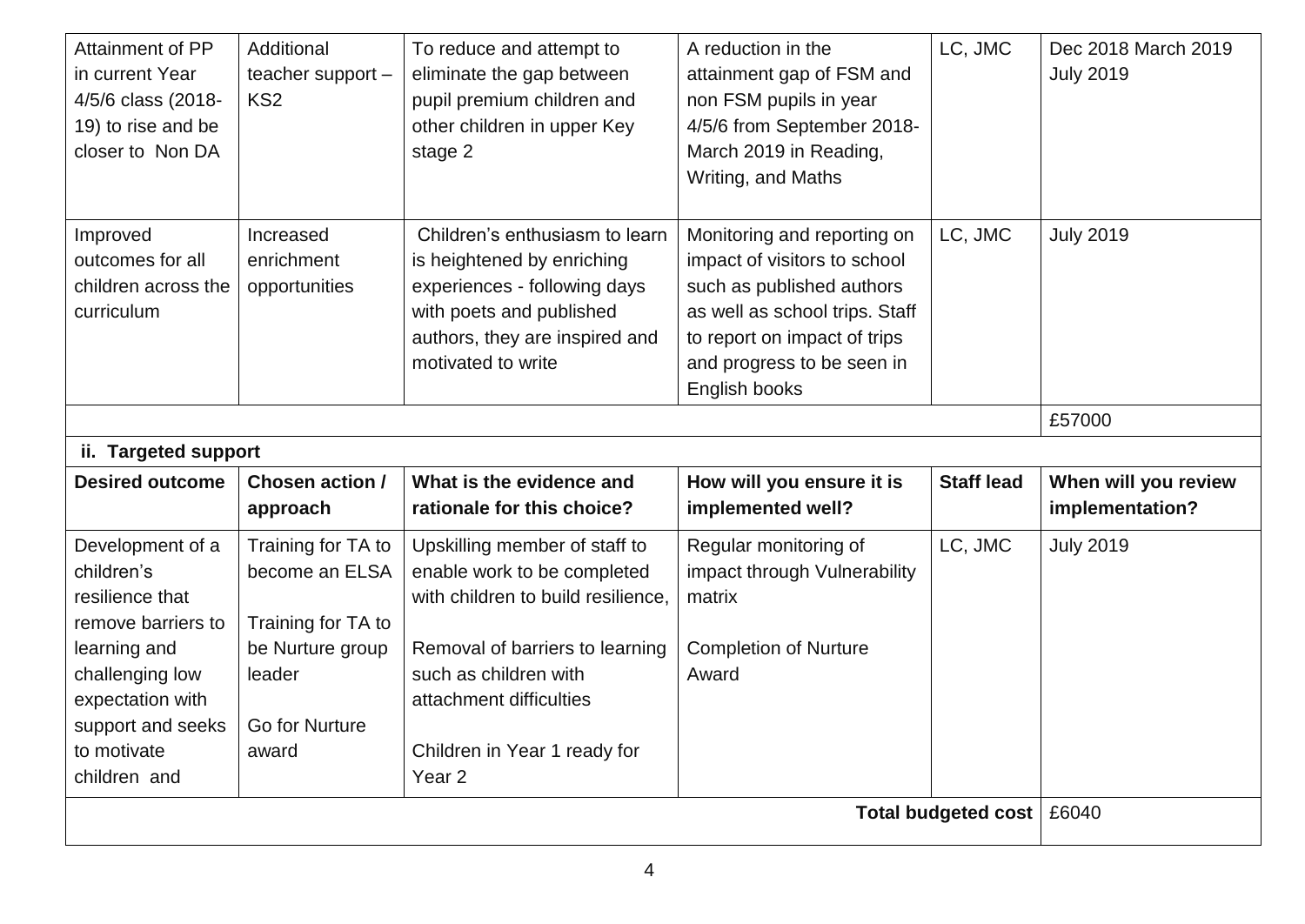| iii. Other approaches                                                                |                                                                                                                                                                          |                                                                                                                                                                                                                |                                                                                                                                                                                                                                                                           |                   |                                         |  |
|--------------------------------------------------------------------------------------|--------------------------------------------------------------------------------------------------------------------------------------------------------------------------|----------------------------------------------------------------------------------------------------------------------------------------------------------------------------------------------------------------|---------------------------------------------------------------------------------------------------------------------------------------------------------------------------------------------------------------------------------------------------------------------------|-------------------|-----------------------------------------|--|
| <b>Desired outcome</b>                                                               | Chosen action /<br>approach                                                                                                                                              | What is the evidence and<br>rationale for this choice?                                                                                                                                                         | How will you ensure it is<br>implemented well?                                                                                                                                                                                                                            | <b>Staff lead</b> | When will you review<br>implementation? |  |
| Increased rates of<br>attendance for<br>children eligible for<br><b>PP</b>           | Attendance<br>Officer employed<br>to monitor pupils<br>and follow up<br>quickly on<br>absences. First<br>day response<br>provision.<br>Incentives for<br>good attendance | Progress rates and attendance<br>depend on high attendance<br>rates. Children and families are<br>rewarded for ensuring their<br>child is punctual and<br>attendance is at the at least<br>desired level (96%) | Weekly scrutiny of<br>attendance figures,<br>comparing PP and other<br>children - Attendance officer<br>to report to JMC on<br>fortnightly basis - Tracking<br>of children with less that<br>expected attendance rates<br>closely monitored<br>Attendance monitored daily | <b>JMC</b>        | Dec 2018 March 2019<br><b>July 2019</b> |  |
| Improve the DA's<br>children access to<br>quality resources<br>at school and<br>Home | Children able to<br>access quality<br>texts / IT                                                                                                                         | Purchase of My Maths,<br>espresso coding, espresso,<br>Purchase of New maths<br>scheme and High quality<br>reading books, concrete maths<br>resources                                                          | Monitoring of access to<br>resources / usage of the<br>areas                                                                                                                                                                                                              | <b>JMC</b>        | Dec 2018 March 2019<br><b>July 2019</b> |  |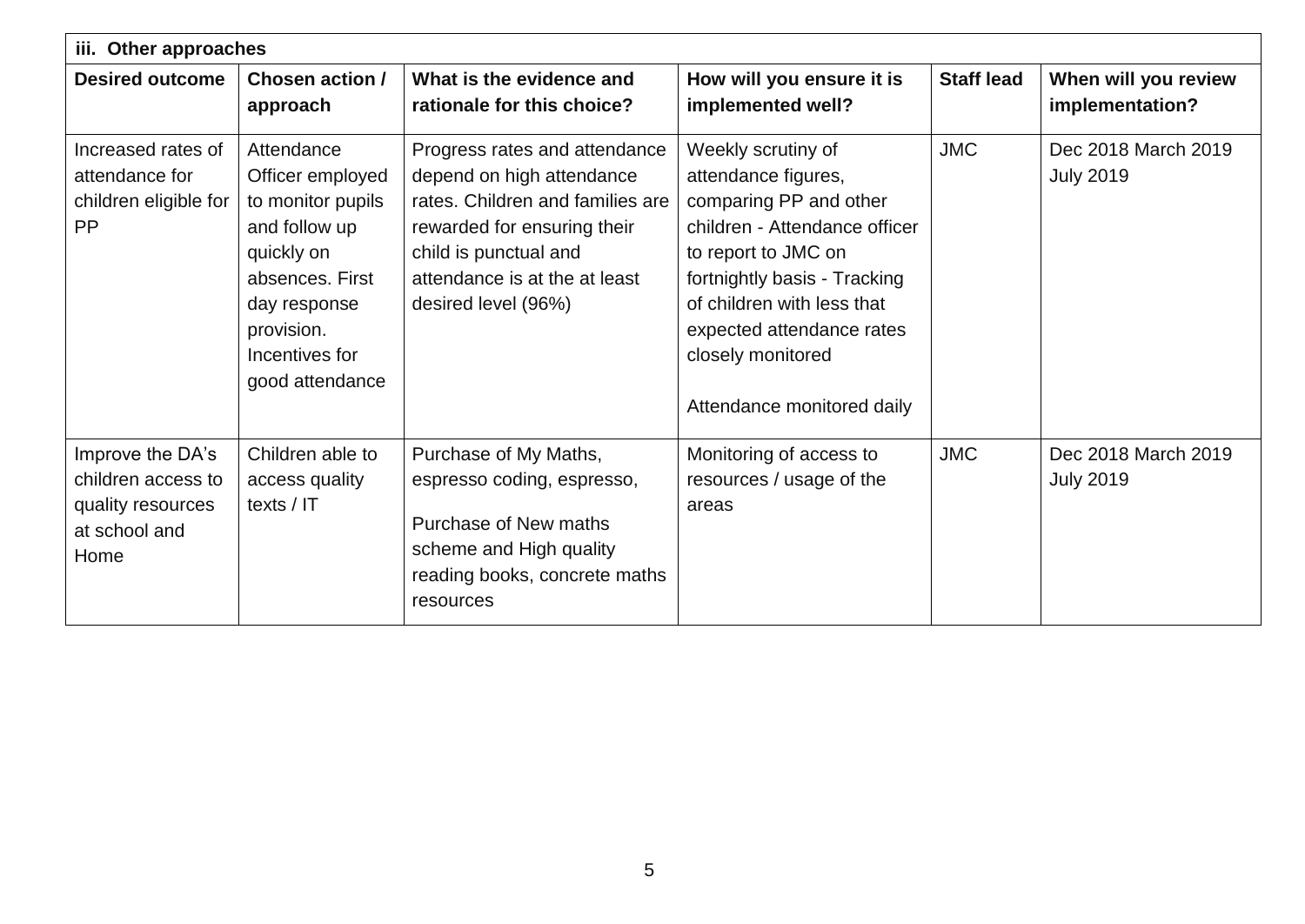| To remove          | Children able to             | A reduction in payments for       | Monitor trips, purpose,        | <b>JMC</b> | Dec 2018 March 2019 |
|--------------------|------------------------------|-----------------------------------|--------------------------------|------------|---------------------|
| barriers for       | get enrichment               | school Visits and residential     | outcomes, follow up work,      |            | <b>July 2019</b>    |
| learning / improve | experiences                  | visits with links to the National | progress.                      |            |                     |
| academic           |                              | Curriculum. To provide            |                                |            |                     |
| outcomes for PP    |                              | children with enriched            | Library is an attractive place |            |                     |
| children.          |                              | opportunities to extend their     | to go                          |            |                     |
|                    |                              | understanding of the              |                                |            |                     |
|                    |                              | curriculum,                       |                                |            |                     |
|                    |                              |                                   |                                |            |                     |
|                    | Total budgeted cost   £32000 |                                   |                                |            |                     |
|                    |                              |                                   |                                |            |                     |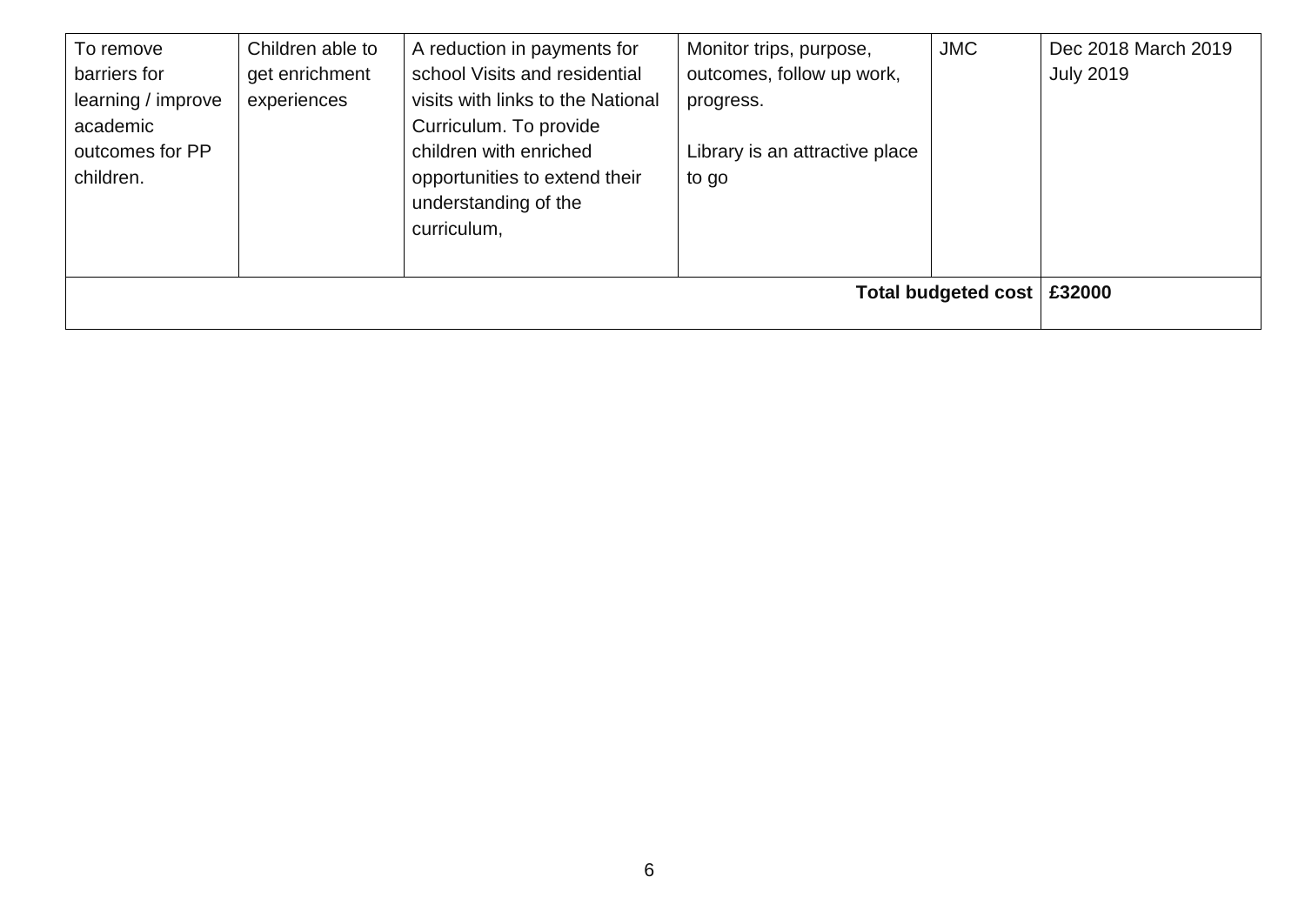| 6. Review of expenditure           |                                                                                                                                                                                         |                                                                                                                                                                                                                                                                                                                                                                                                                                                                                                                                      |                                                                                                                                                                                                                                                                                                                                                                                                                                                                              |         |  |  |
|------------------------------------|-----------------------------------------------------------------------------------------------------------------------------------------------------------------------------------------|--------------------------------------------------------------------------------------------------------------------------------------------------------------------------------------------------------------------------------------------------------------------------------------------------------------------------------------------------------------------------------------------------------------------------------------------------------------------------------------------------------------------------------------|------------------------------------------------------------------------------------------------------------------------------------------------------------------------------------------------------------------------------------------------------------------------------------------------------------------------------------------------------------------------------------------------------------------------------------------------------------------------------|---------|--|--|
| <b>Previous Academic Year</b>      |                                                                                                                                                                                         | The school had £77,164                                                                                                                                                                                                                                                                                                                                                                                                                                                                                                               |                                                                                                                                                                                                                                                                                                                                                                                                                                                                              |         |  |  |
| i. Quality of teaching for all     |                                                                                                                                                                                         |                                                                                                                                                                                                                                                                                                                                                                                                                                                                                                                                      |                                                                                                                                                                                                                                                                                                                                                                                                                                                                              |         |  |  |
| <b>Desired outcome</b>             | <b>Chosen action</b><br>/ approach                                                                                                                                                      | <b>Estimated impact:</b> Did you meet the<br>success criteria? Include impact on pupils<br>not eligible for PP, if appropriate.                                                                                                                                                                                                                                                                                                                                                                                                      | <b>Lessons learned</b><br>(and whether you will continue with this approach)                                                                                                                                                                                                                                                                                                                                                                                                 | Cost    |  |  |
| Disadvantaged<br>gap is diminished | <b>TEEP</b> training<br>for all school<br>teachers.<br>TEEP is the<br>Teacher<br><b>Effectiveness</b><br>Enhancement<br>programme.<br>Mastery<br>approach<br>delivered within<br>school | The gap has been diminished in EYFS,<br>Phonics, KS1 and KS2;<br>EYFS GLD for DA was 60% which was<br>slightly above National (56% Nationally<br>for DA Unvalidated) This is below the<br>74% for other children but the gap has<br>diminished.<br>KS1 RWM for DA children rose from 50%<br>RWM to 54.1% in 2018. The gap has<br>closed but only slightly to 68% National<br>other children (Unvalidated Nationally<br>2018)<br>KS2 RWM for DA has risen to 38% in<br>2018 compared with 68% for other pupils.<br>The gap has closed | Consistently good or outstanding teaching built<br>on the TEEP approach to learning has benefited<br>all children but especially the disadvantaged.<br>TEEP training has been embedded<br>As Pupil Premium money is spent on staffing - all<br>staff take responsibility for the disadvantaged in<br>their care.<br>The gap remains greatest in reading and writing<br>for disadvantaged pupils at KS1<br>The mastery approach has increased<br>expectations for all pupils. | £10 000 |  |  |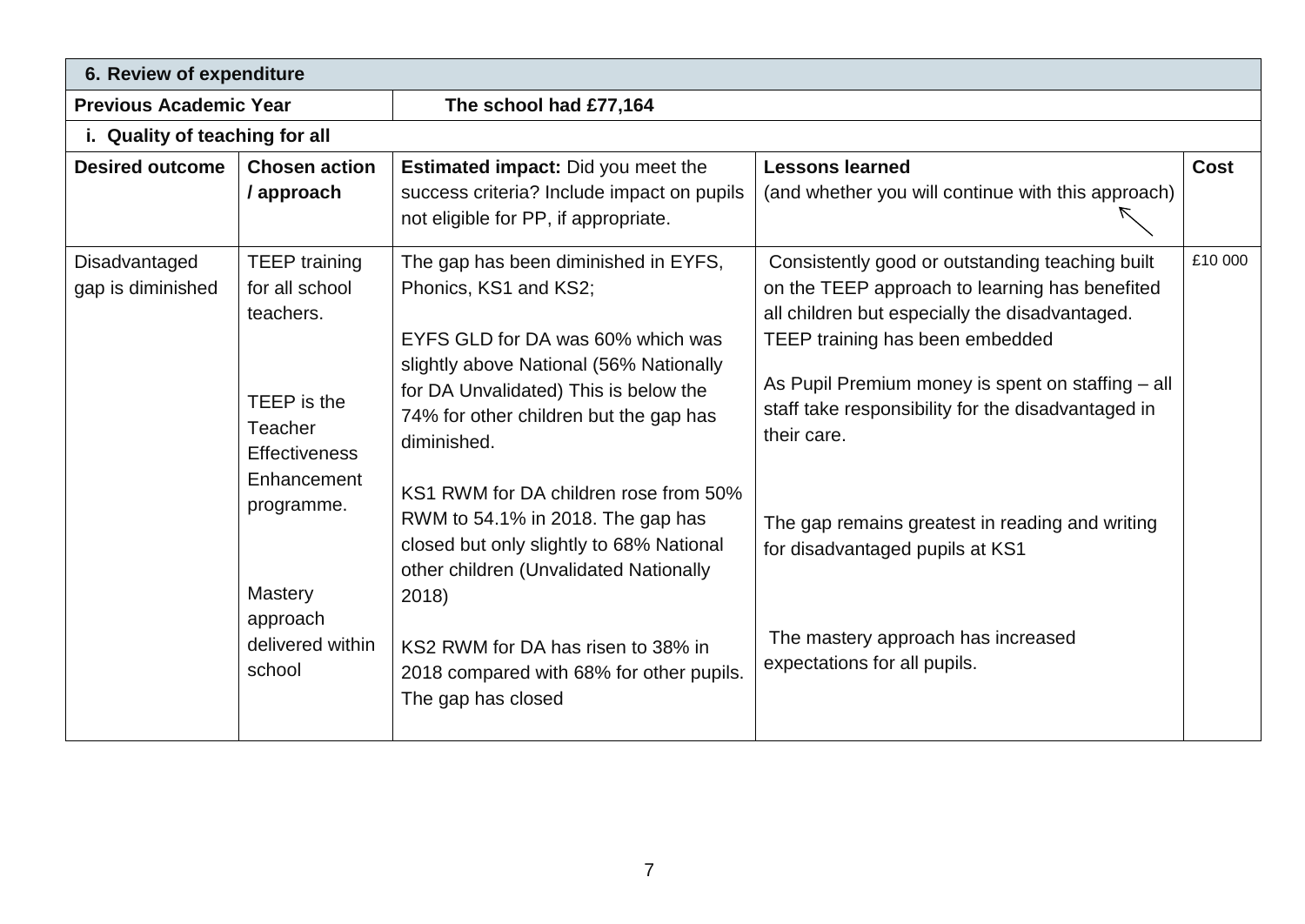| Phonics outcome<br>is improved in KS1<br>and is closer to<br>National. | Support for all<br>staff $-$<br>especially the<br>staff new to<br>Year 1 and 2<br>Literacy<br>Company<br>training<br><b>Pie Corbett Talk</b><br>for writing<br>training<br>Target support<br>for children with | Phonics attainment for DA has risen and<br>is in above National other children at 91%<br>achieving the phonics standard by the<br>end of year 1. The children are achieving<br>better than national other children.<br>Literacy Company has proven. Staff<br>booked on mastery training in Reading for<br>each year group and for Maths delivered<br>via the North West Hub. | Support From the Literacy company on staff<br>training and the resources bought to make the<br>teaching of phonics practical has supported the<br>children especially the boys.<br>The changes that have been made to the way<br>phonics has been taught has increased the<br>quality for all children.<br>The doubling of phonics sessions and the<br>targeted approach has supported. Consistency in<br>the EYFS and KS1 has led to improvements in<br>Outcomes.<br>Talk for writing is in the early stages in school -<br>benefits look to come through the 2018 cohort. | £3000 |
|------------------------------------------------------------------------|----------------------------------------------------------------------------------------------------------------------------------------------------------------------------------------------------------------|------------------------------------------------------------------------------------------------------------------------------------------------------------------------------------------------------------------------------------------------------------------------------------------------------------------------------------------------------------------------------|-----------------------------------------------------------------------------------------------------------------------------------------------------------------------------------------------------------------------------------------------------------------------------------------------------------------------------------------------------------------------------------------------------------------------------------------------------------------------------------------------------------------------------------------------------------------------------|-------|
|                                                                        | DA                                                                                                                                                                                                             |                                                                                                                                                                                                                                                                                                                                                                              |                                                                                                                                                                                                                                                                                                                                                                                                                                                                                                                                                                             |       |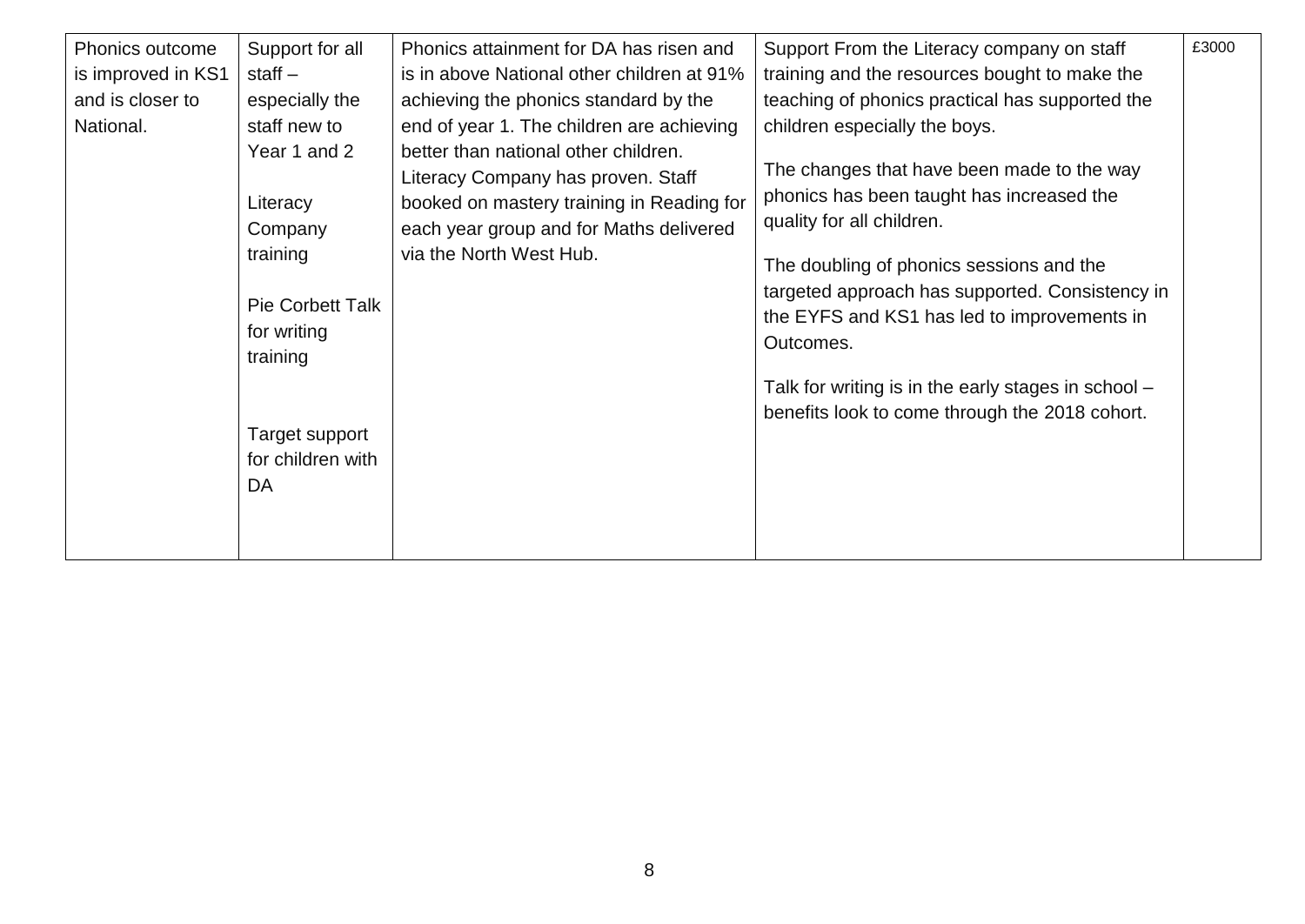| Improved rates of    | Targeted      |                                         | High staff ratio to ensure more targeted         | Focussed and termly pupil progress meetings are   | £57000 |
|----------------------|---------------|-----------------------------------------|--------------------------------------------------|---------------------------------------------------|--------|
|                      |               |                                         | intervention and staffing enables targeted       | having a positive impact.                         |        |
| progress in KS1      | support using |                                         |                                                  |                                                   |        |
| and EYFS and         | teaching      | interventions within the school day.    |                                                  | As the focus on individuals and groups has had a  |        |
| KS <sub>2</sub>      | Assistant and |                                         |                                                  | positive impact – it will be done half termly and |        |
|                      | teacher       | From EYFS to KS1 data shows good        |                                                  | focussed on specific areas / groups / cohorts.    |        |
|                      |               | progress.                               |                                                  |                                                   |        |
|                      |               | <b>2016 ELG</b><br>$Exp+$               | 2018 end of KS1<br><b>G</b> Depth<br>Exc<br>Exp+ | A whole school review will be completed for all   |        |
|                      |               | Reading<br>31%<br>Writing<br>31%        | 19%<br>N/A<br>63%<br>N/A<br>56%<br>0%            | children with disadvantage factors.               |        |
|                      |               | Number/maths<br>38%                     | N/A<br>69%<br>13%                                |                                                   |        |
|                      |               |                                         |                                                  |                                                   |        |
|                      |               | Boxall profiles show that vulnerable    |                                                  |                                                   |        |
|                      |               | children have targeted interventions to |                                                  |                                                   |        |
|                      |               | support in class when accessing the     |                                                  |                                                   |        |
|                      |               | nurture group                           |                                                  |                                                   |        |
|                      |               |                                         |                                                  |                                                   |        |
|                      |               |                                         | In Key stage 2 Progress has increased            |                                                   |        |
|                      |               | for DA children                         |                                                  |                                                   |        |
|                      |               |                                         | School 2018                                      |                                                   |        |
|                      |               |                                         |                                                  |                                                   |        |
|                      |               | <b>Expected RWM</b>                     | All: 50%→ Daps: 38%                              |                                                   |        |
|                      |               |                                         | Daps 6/16                                        |                                                   |        |
|                      |               | Reading progress                        | All: $+0.2 \rightarrow$                          |                                                   |        |
|                      |               |                                         | Daps: -0.7 $\downarrow$                          |                                                   |        |
|                      |               |                                         |                                                  |                                                   |        |
|                      |               | Writing progress                        | All: -0.5   Daps: -<br>$0.5$ $\uparrow$          |                                                   |        |
|                      |               |                                         |                                                  |                                                   |        |
|                      |               | Mathematics progress                    | All: -0.9   Daps: -                              |                                                   |        |
|                      |               |                                         | $1.3$ $\uparrow$                                 |                                                   |        |
|                      |               |                                         |                                                  |                                                   |        |
| ii. Targeted support |               |                                         |                                                  |                                                   |        |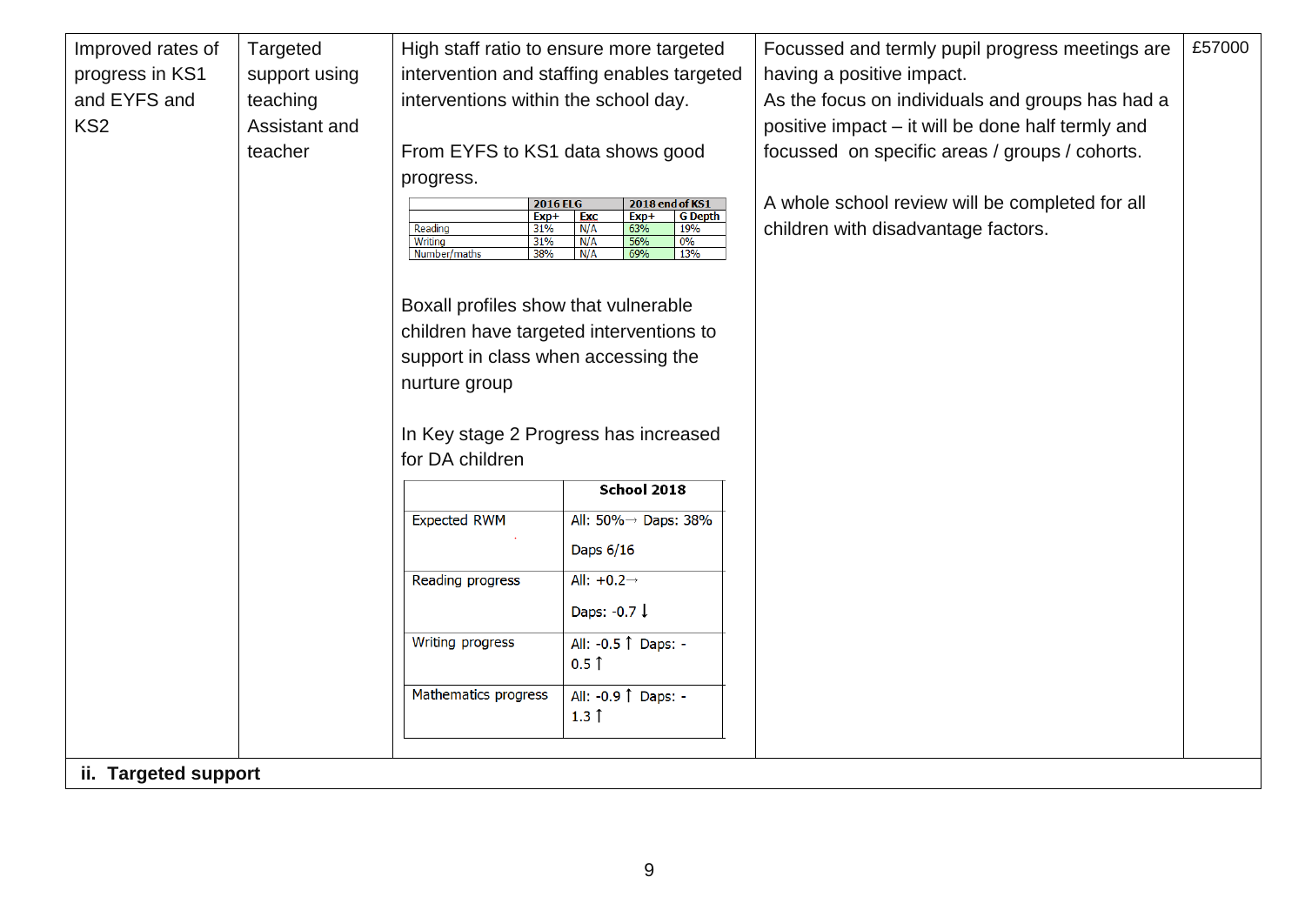| <b>Desired outcome</b>                                                | <b>Chosen action</b><br>/ approach                             | <b>Estimated impact:</b> Did you meet the<br>success criteria? Include impact on pupils<br>not eligible for PP, if appropriate.                                                                                                                                                       | <b>Lessons learned</b><br>(and whether you will continue with this approach)                                                                                                                                                                                                                                                                             | <b>Cost</b> |
|-----------------------------------------------------------------------|----------------------------------------------------------------|---------------------------------------------------------------------------------------------------------------------------------------------------------------------------------------------------------------------------------------------------------------------------------------|----------------------------------------------------------------------------------------------------------------------------------------------------------------------------------------------------------------------------------------------------------------------------------------------------------------------------------------------------------|-------------|
| Improve the rates<br>of attendance for<br>disadvantaged<br>pupils     | In class<br>intervention<br>based on<br>secure<br>assessments. | Attendance was 1% lower for<br>Disadvantaged 94% than other children<br>at 95%,<br>Small cohorts of children had a<br>detrimental impact on overall persistence<br>absence.<br>Some disadvantaged pupils with siblings<br>took unauthorised holidays that amounted<br>to 0.5% overall | The impact was intermittent- some vulnerable<br>families were engaged and improved.<br>Non authorised holidays in term time fines have<br>had some impact but have not deterred some<br>families.<br>There needs to be a continual focus on<br>attendance and children for the coming academic<br>year.<br>School to consider ways to improve attendance | £1500       |
| iii. Other approaches                                                 |                                                                |                                                                                                                                                                                                                                                                                       |                                                                                                                                                                                                                                                                                                                                                          |             |
| <b>Desired outcome</b>                                                | <b>Chosen action</b><br>/ approach                             | <b>Estimated impact:</b> Did you meet the<br>success criteria? Include impact on pupils<br>not eligible for PP, if appropriate.                                                                                                                                                       | <b>Lessons learned</b><br>(and whether you will continue with this approach)                                                                                                                                                                                                                                                                             | <b>Cost</b> |
| Improve DA<br>children's<br>resilience and<br>emotional well<br>being | Residential                                                    | To partly support the families with support<br>for the Residential – providing transport<br>costs.                                                                                                                                                                                    | Children enjoyed the residential and it built a<br>strong team ethic with children aware of their<br>comfort and panic zones,<br>The learning was applied in their other work                                                                                                                                                                            | £1000       |